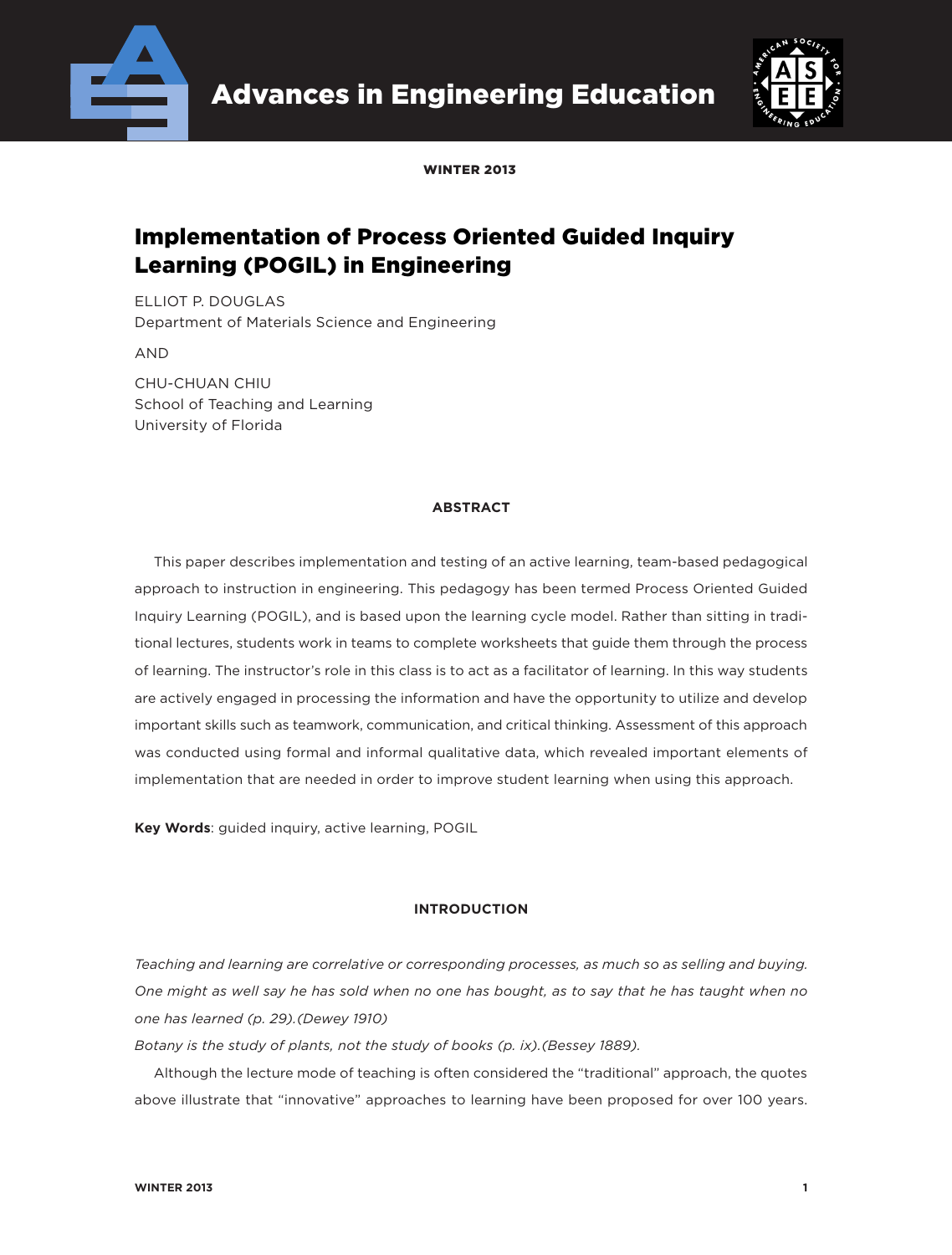

Nevertheless, recently there has been an increasing awareness of the effectiveness of various types of active learning approaches. Various studies have shown that active learning leads to enhanced student outcomes compared to lecture classes (Wankat 2002; Felder 1995; Felder, Felder, and Dietz 1998; Haller et al. 2000; Demetry and Groccia 1997; Terenzini et al. 2001; Woods et al. 1997; Polanco, Calderon, and Delgado 2001; Deek, Kimmel, and McHugh 1998; Maskell 1999; Harmon et al. 2002). Prince and Felder (2006) have recently provided a comprehensive review of the effectiveness of various types of active learning methods, both within engineering and in education more generally. Their review shows that, while there may be differences depending on the type of method chosen, the experience of the instructor, and the characteristics of the students, in general active learning techniques result in improved student outcomes compared to lecture classes, particularly when deep learning is the goal. In its report *Educating the Engineer of 2020* the National Academy of Engineering explicitly calls for a focus on student-centered education (NAE 2005).

In addition to the empirical research showing improvement on various learning outcomes, the use of active learning is also supported by cognitive models of learning (Prince and Felder 2006; Svinicki 2004). These models provide an explanation for the empirical data cited above, namely that active learning approaches are more effective than lectures for deep conceptual understanding and long-term retention. Figure 1 illustrates one of these models. The key point to note in this model is that information is actively manipulated in the mind of the learner within the context of the existing structure of the learner's long-term memory. The learner has essentially three options: 1) The information can be accommodated into the existing structure. The traditional lecture approach assumes that this always occurs; 2) The new information does not fit into the existing structure, and a state

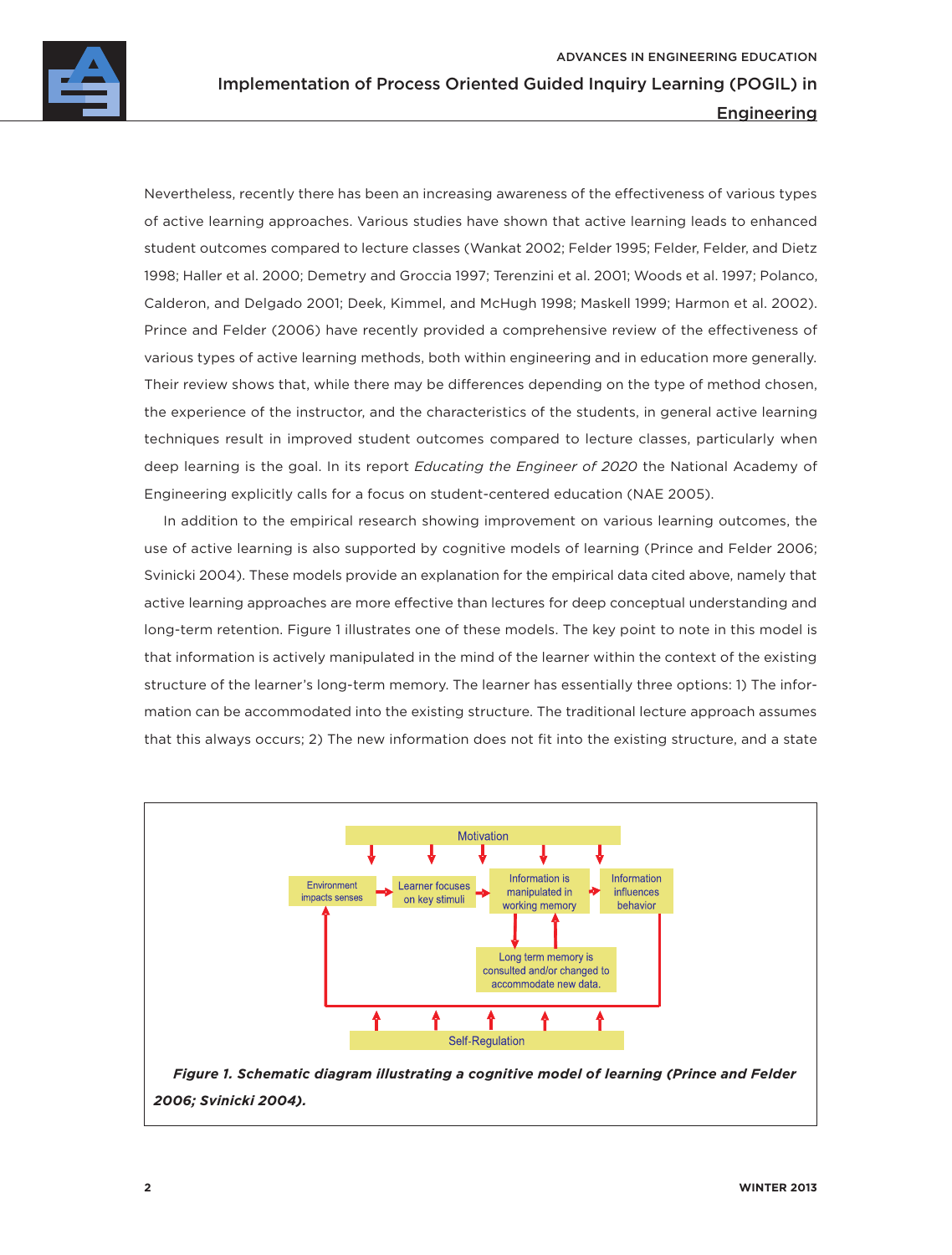**Engineering** 

Implementation of Process Oriented Guided Inquiry Learning (POGIL) in







of disequilibrium occurs. At this point the structure of long-term memory needs to be changed to accommodate the new information, or 3) The new information is rejected and long-term memory is left unchanged. As an example, Lawson (1995) describes the process by which Darwin developed the theory of evolution. Observations during his voyage to the Galapagos conflicted with his view of a Creator, leaving him in a state of disequilibrium. In order to resolve this conflict, he developed the theory of evolution.

In the classroom, this model of information processing underlies the constructivist epistemological view of learning. Constructivism states that learning occurs when learners "…think about what the teacher tells them and interpret it in terms of their own experiences, beliefs, and knowledge (Jonassen 1996)." One practical application of how to apply the constructivist epistemology is through the learning cycle model (Lawson 1995; Abraham and Renner 1986; Renner 1985; see Figure 2). In this model there are three phases of learning. The first is the exploration phase, in which the learner manipulates data or information. This results in the second phase, which is concept invention or term introduction. In this phase the learner uses the data to develop general rules or concepts. Finally is the application phase, in which the learner applies the concepts developed to new situations. This learning cycle models both the scientific research process, and the way young children learn about their world. In traditional teaching, the exploration phase is skipped, and teaching begins with concept invention. In contrast, studies have shown that learning occurs better when the concept invention phase comes later in the sequence (Abraham and Renner 1986; Hall and Mc-Curdy 1990; Renner and Paske 1977). This approach is most powerful when the learners themselves invent the concepts (rather than having it told to them). This educational approach is the basis for constructivism. In a constructivist epistemology the roles of the instructor and students are quite different from a traditional class. Table 1, taken from Spencer (1999), compares those roles for the two approaches. In the approach used in this proposal, students work together in teams to come to a common understanding of new concepts.

In addition to the cognitive benefits of active learning, there are also opportunities for students to enhance what are known as process skills. Among these are the ability to work in teams, to communicate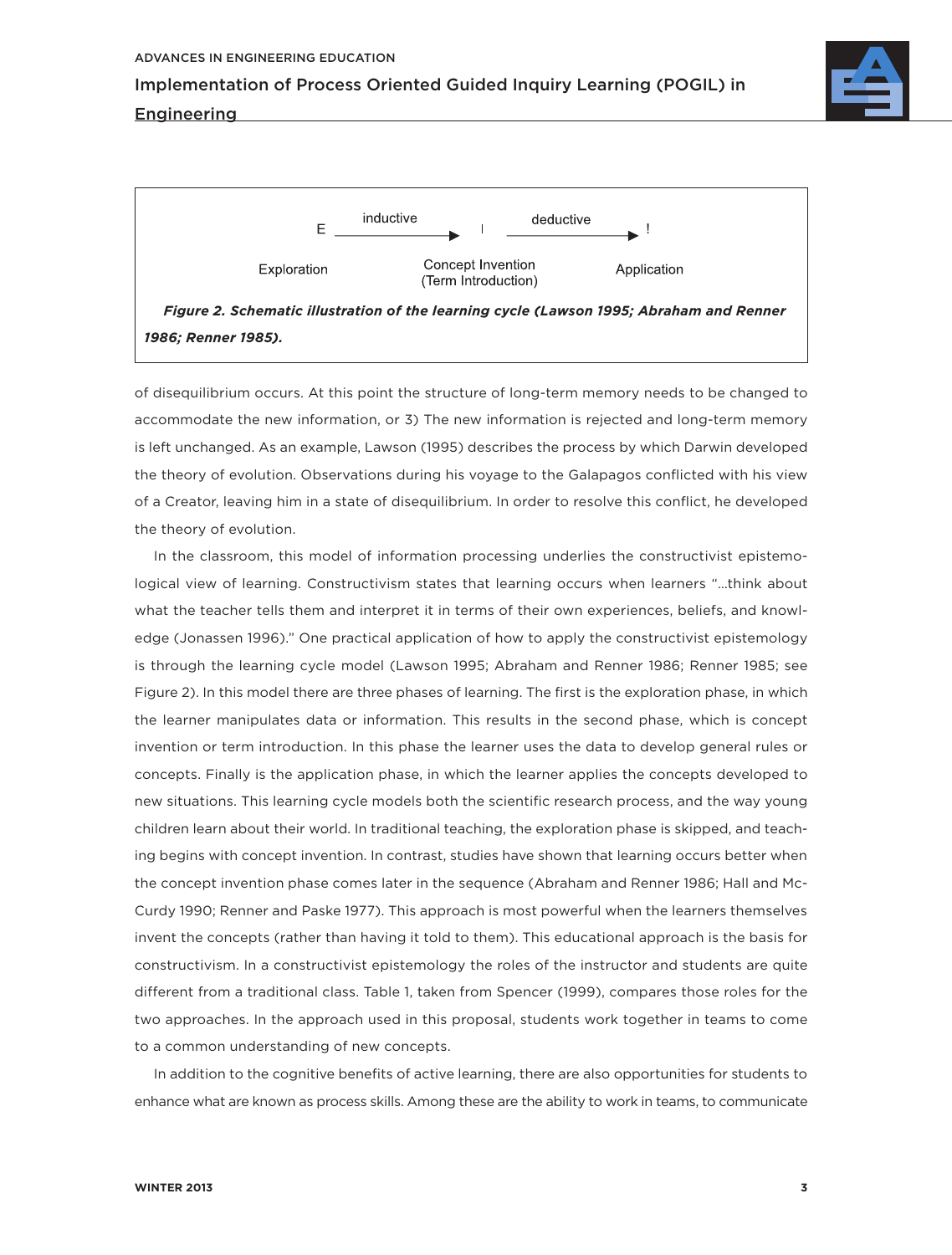

### Engineering

| <b>Role of Instructor</b>                                                   |                                                                                                                                                                                                                                                                                               | <b>Role of Student</b>                                         |                                                                                                                                                                                                                                                                         |
|-----------------------------------------------------------------------------|-----------------------------------------------------------------------------------------------------------------------------------------------------------------------------------------------------------------------------------------------------------------------------------------------|----------------------------------------------------------------|-------------------------------------------------------------------------------------------------------------------------------------------------------------------------------------------------------------------------------------------------------------------------|
| <b>Traditional</b>                                                          | <b>Student Focused</b>                                                                                                                                                                                                                                                                        | <b>Traditional</b>                                             | <b>Student Focused</b>                                                                                                                                                                                                                                                  |
| <b>Lectures</b>                                                             | Acts as consultant                                                                                                                                                                                                                                                                            | Asks for the<br>"right"<br>answer.                             | Explains possible solutions or answers<br>and tries to offer the "right"<br>explanations.<br>Tries alternate explanations and<br>draws reasonable conclusions from<br>evidence.<br>Has a margin for related questions<br>that would encourage future<br>investigations. |
| Explains<br>concepts                                                        | Asks probing questions of<br>students to derive concepts.                                                                                                                                                                                                                                     | Has little<br>interaction<br>with others.                      | Has a lot of interaction and discusses<br>alternatives with others.<br>Checks for understanding from peers.                                                                                                                                                             |
| Provides<br>definitive<br>answers.                                          | Elicits responses that uncover<br>what the students know or<br>think about the concept.                                                                                                                                                                                                       | Accepts<br>explanation<br>without<br>justification.            | Is encouraged to ask questions such<br>as, Why did this happen? What do<br>I already know about this?<br>Is encouraged to explain other<br>students' explanations.                                                                                                      |
| Tells the<br>students they<br>are wrong or<br>right.                        | Provides time for<br>students to puzzle through<br>problems.                                                                                                                                                                                                                                  | Reproduces<br>explanation<br>given by<br>the teacher/<br>book. | Tests predictions and hypotheses.<br>Uses previous information to ask<br>questions, propose solutions, make<br>decisions, and design experiments.                                                                                                                       |
| Explains to<br>students<br>step-by-step<br>how to work<br>out a<br>problem. | Allows students to assess their<br>own learning and promotes<br>open-ended discussion.<br>Refers students to the data and<br>evidence and helps them look<br>at trends and alternatives.<br>Encourages students to explain<br>other students' concepts and<br>definitions in their own words. |                                                                |                                                                                                                                                                                                                                                                         |

*Table 1: Comparison of instructor and student roles in traditional and constructivist models.(Spencer 1999)*

effectively, and to be able to assess their own work. The Accreditation Board for Engineering and Technology (ABET) in the US has formalized the need for these skills by explicitly including them among the outcomes required of engineering graduates, and in response many (if not all) engineering programs have sought ways to integrate these skills more completely into their curricula. Similarly the EUR-ACE Framework Standards for the Accreditation of Engineering Programmes requires the development of teamwork, communication, and life-long learning. The approach used here allows students to access these skills through its emphasis on students working together in teams as they go through the learning cycle. During this process, the students must communicate with each other and the instructor, and assess their own knowledge and understanding as they come into conflict with the knowledge and understanding of other students during the team discussion.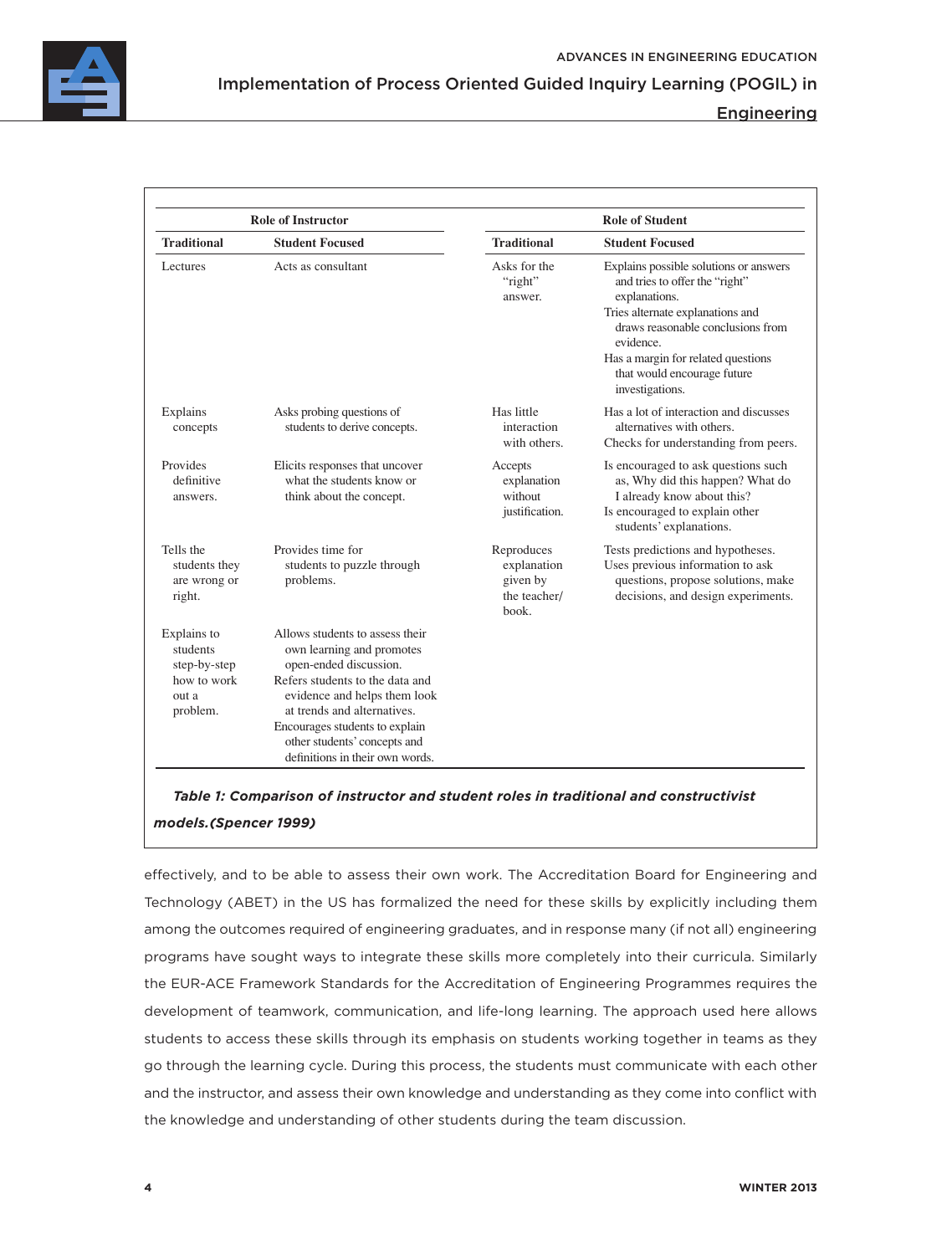

In addition to these professional skills, there is a need to develop in students the skills of information processing, analytical reasoning, and problem solving (or more generally, the ability to think critically) in order to function as practicing engineers. Various authors have pointed out how problem-solving is at the core of engineering practice (Denayer, Thaels, Vander Sloten, & Gobin, 2003; Winkelman, 2009; Mourtos 2004; Simon 1981). Within the context of Bloom's taxonomy for the cognitive domain (Bloom et al. 1956; Anderson and Krathwohl 2000) this corresponds to operating at the higher levels of Analysis, Synthesis, and Evaluation (or Analyzing, Evaluating, and Creating in the 2001 revision). In contrast, other than the capstone design course, most engineering courses have traditionally operated at the lower levels of Knowledge, Comprehension, and Application (Wankat 2002). The ability to engage in higher order thinking is in many ways entwined with the active learning approaches described above; when students are actively engaged with trying to make sense of information, they must utilize those higher order skills in order to process that information and fit it into the context of their existing mental structure. Several studies have shown that inquiry-based classes promote development of reasoning skills; while most have been at the secondary level (Gerber, Cavallo, and Marek 2001; Linn and Thier 1975; Purser and Renner 1983), a few have been conducted on college students (Johnson and Lawson 1998; Renner and Paske 1977).

#### **PROCESS ORIENTED GUIDED INQUIRY LEARNING**

The materials described here are based upon the approach developed as part of the larger POGIL Project. A number of textbooks are now available for the chemistry curriculum based on the work of the POGIL Project (Moog and Farrell 2002; Straumanis 2004; Spencer, Moog, and Farrell 2004; Moog, Spencer, and Farrell 2004) and a POGIL text for materials engineering has been recently published by the first author (Douglas 2014). Elements of the POGIL approach also exist within other approaches such as cooperative and collaborative learning (Wankat 2002; Felder 1995; Felder, Felder, and Dietz 1998; Haller et al. 2000; Demetry and Groccia 1997; Terenzini et al. 2001), problem-based classes (Wankat 2002; Woods et al. 1997; Polanco, Calderon, and Delgado 2001; Deek, Kimmel, and McHugh 1998; Maskell 1999; Harmon et al. 2002), and guided design (Wankat 2002).

In a POGIL classroom, the instructor does not lecture. Rather students work in teams, typically of four students, to complete worksheets. The worksheets contain three components: 1) Data or information as background material; 2) Critical thinking questions, which are designed to lead the students to understanding the fundamental concepts represented by the data, and 3) Application exercises, which provide the students with practice in solving problems using the concepts they have derived. The instructor's role is to guide the students, walking around the room and probing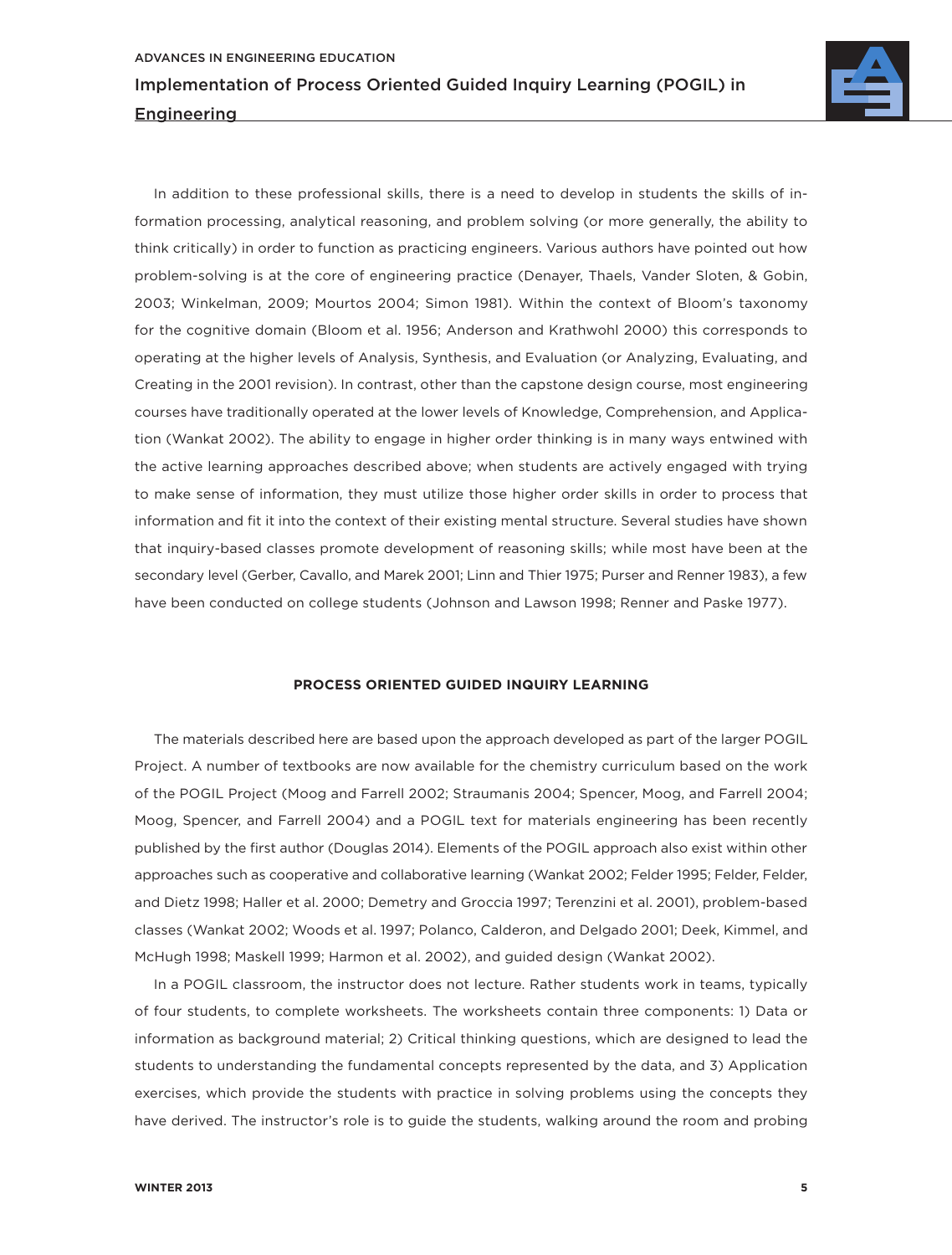

#### Engineering

them with questions to check their understanding (Farrell, Moog, and Spencer 1999; Hanson and Wolfskill 2000). Farrell, et al. (1999) have described the roles of students within the groups and the class procedures. Typical roles are Manager (responsible for ensuring that tasks are completed), Scribe (records the groups answers), Presenter (presents group answers to the class), and Reflector (observes and comments on group dynamics) or Technician (the only person allowed to operate a calculator). The typical class period proceeds as follows:

- 1. Instructor posts team assignments and roles for that day. Teams will typically stay intact for several class periods, although roles will change each day.
- 2. A brief recap of the previous day or an introduction to that day is given by the instructor. This is where students can be motivated by describing engineering applications of the concepts or demonstrations can be presented as a "teaser" for the day's activities.
- 3. Students begin working on the day's activities.
- 4. The instructor observes the groups and may interact with them in several ways. He may respond to questions from a particular group, or may ask questions of particular members of a group. This latter technique is particularly useful if it appears that one member of a group is lagging behind the other members in understanding.
- 5. If a particular question is causing difficulty for several groups, the instructor may choose to interrupt all groups, and have the presenters from each group discuss their group's answer. In this way, different approaches can be compared and a consensus answer obtained. The instructor may also stop the class to clarify concepts as needed.
- 6. Throughout the class the instructor may build in deliberate stopping points. These stopping points serve several purposes. By announcing that groups should reach a certain question after a specified period of time, they serve to keep the groups moving through the questions so they do not get bogged down and fall behind. They also serve as points where Concept Checks (clicker questions) can be asked to ensure students understand the material to that point before moving on (see below and Table 2 for more details.)
- 7. With about 5 minutes left in class the instructor stops the activity. He may summarize the day's activities himself, or ask the presenters to present some aspect of their group's work as a means of providing a summary.
- 8. Students are then given a brief period of time to complete a Scribe Report in which they reflect on their group's performance (see below and Table 2 for more details).
- 9. Students are not expected to do reading before class, since the learning cycle asks them to develop the ideas for themselves. After class they may do reading on their own. They also are given homework which allows them to practice using the concepts developed in class.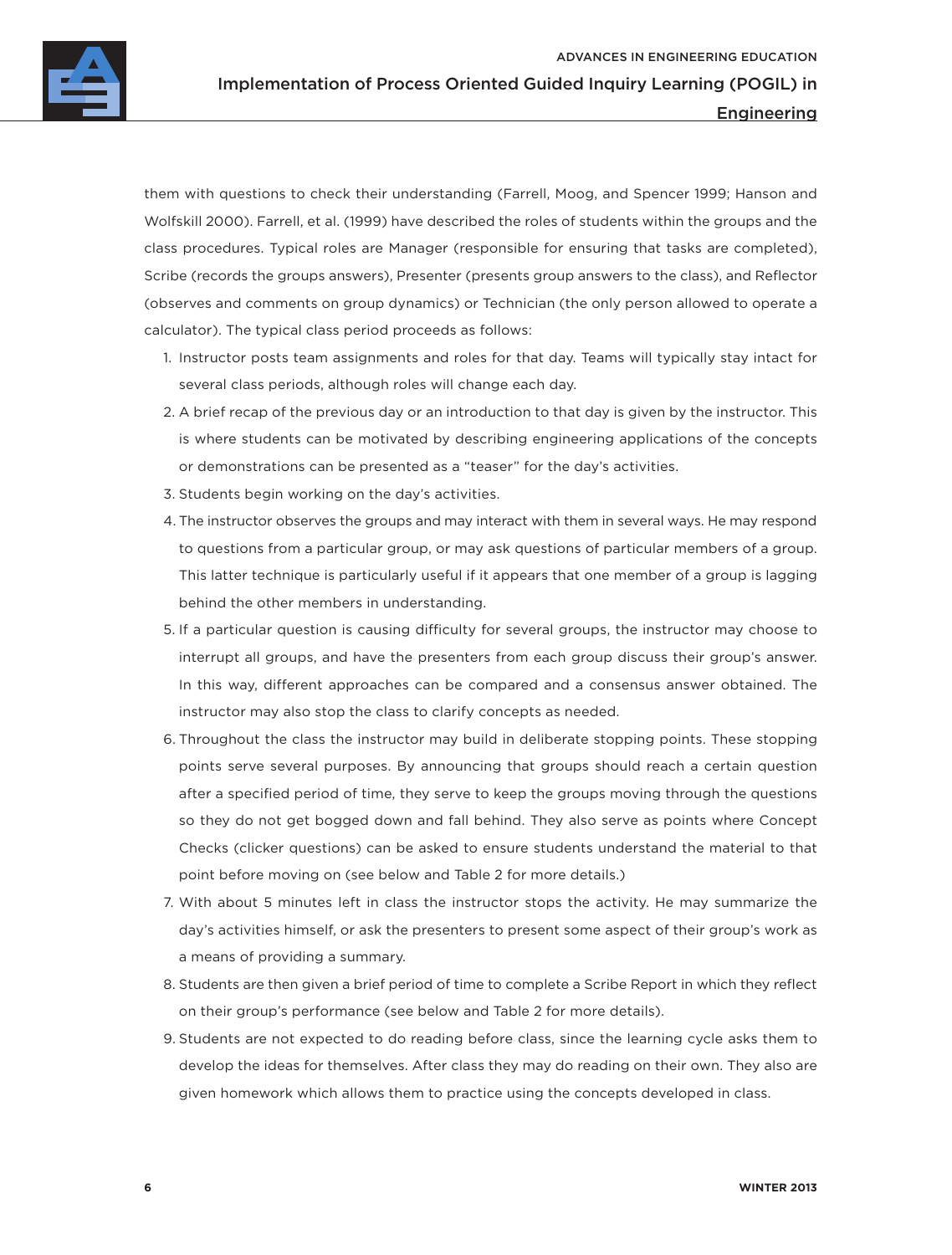**Engineering** 



| <b>POGIL Component</b>                          | <b>Description</b>                                                                           | <b>Aspect of Learning</b> |  |
|-------------------------------------------------|----------------------------------------------------------------------------------------------|---------------------------|--|
| Background                                      | Introductory material that describes potential<br>applications or importance to engineering. | Motivation                |  |
| Model                                           | Data for the students to explore.                                                            | Exploration               |  |
| Guided Inquiry – Directed Questions             | Questions that direct students to specific<br>aspects of the model.                          | Exploration               |  |
| Guided Inquiry – Convergent<br><b>Questions</b> | Questions that guide students to developing<br>a concept.                                    | Concept Invention         |  |
| Guided Inquiry – Divergent<br><b>Questions</b>  | Questions that have students expand concepts<br>in new ways.                                 | Application               |  |
| Concept Checks                                  | Clicker questions to check student<br>understanding during class.                            | Application               |  |
| Exercises                                       | Homework problems that directly apply<br>concepts.                                           | Application               |  |
| Problems                                        | Homework problems that apply concepts in<br>new ways.                                        | Application               |  |
| Scribe Reports                                  | Reflections by the group on their<br>performance in that day's class.                        | Self-Regulation           |  |

*Table 2: Components of a POGIL class, and their relationship to elements of the cognitive model of learning (Figure 1) and the learning cycle (Figure 2).*

The worksheets themselves are carefully designed to follow the learning cycle. They consist of the following elements (see Table 2 for a summary):

**Background Material**: The worksheets begin with information that describes potential applications of the concept or their importance to engineering. The purpose of this background material is to motivate the students by providing them an orientation as to why the concepts are important. Often this can take the form of an every-day application with which they are familiar. (E.g. The composition of lead solder is 60 wt% lead and 40 wt% tin. Why is that specific composition used?)

**Model:** This may be a figure, graph, table, or demonstration.

**Guided Inquiry Questions**: These questions guide the students to an understanding of the concepts in that particular activity. Each activity contains three types of questions. *Directed questions* focus the students' attention on specific aspects of the data, and the answer is found directly in the Model. (E.g. What is the composition of the metallic alloy shown in the Model?). *Convergent questions* help the students to bring together the data to come to a general conclusion or understanding of the concepts. The answer is not directly available from the Model and requires analysis and synthesis. (E.g. Based on your answers to questions 1-5, how does the strength of a single phase alloy change as the composition changes?) *Divergent questions* are open-ended questions that ask the students to expand on their new knowledge by pondering, further exploring, and generalizing. (E.g. Which is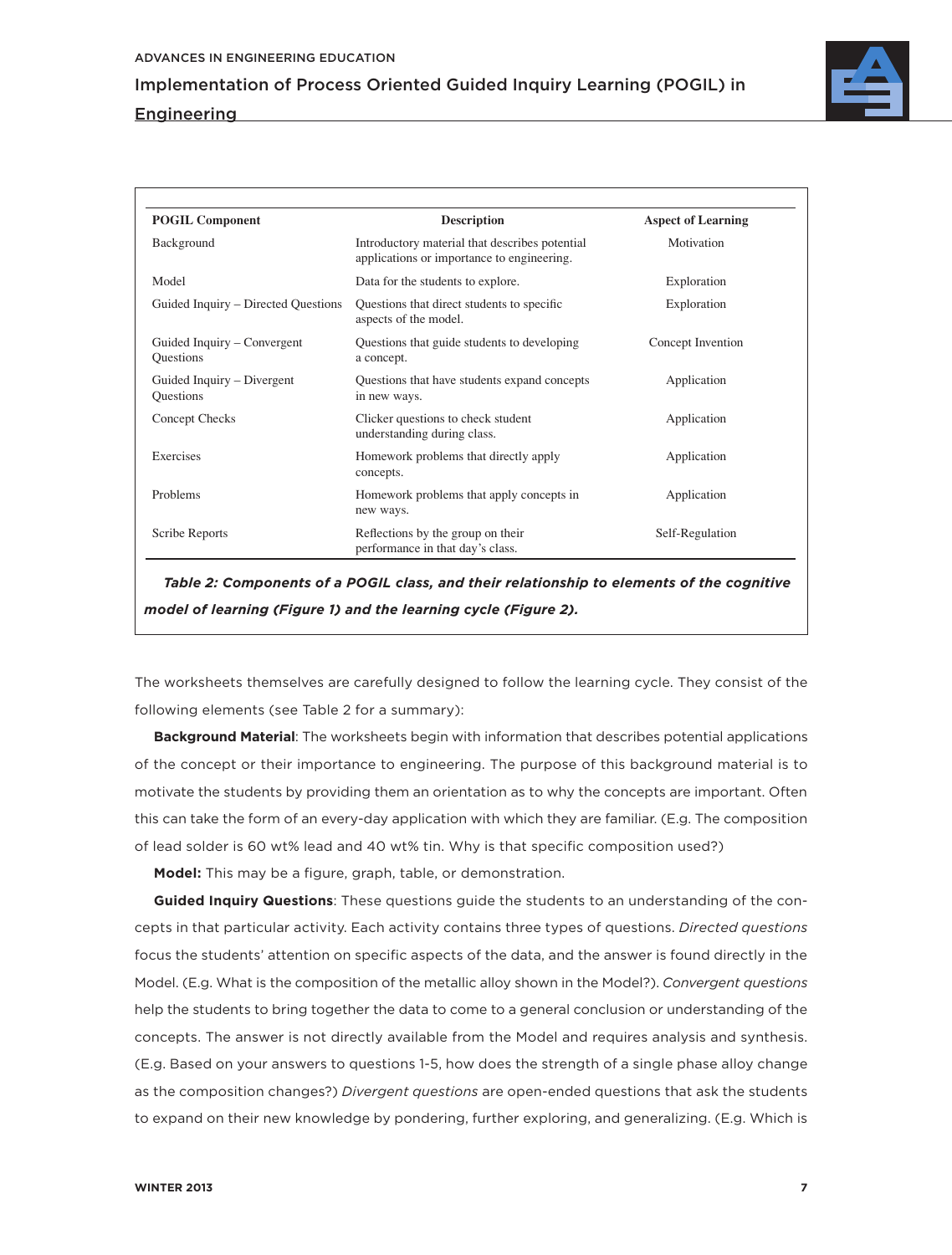

more effective at strengthening aluminum, solid solution strengthening or precipitation hardening? Justify your answer on the basis of technical and/or economic considerations.)

**Concept Checks**: Concept Checks are questions that are used during the class period to check student understanding. One effective way to use these questions is with personal response systems ("clickers"). Clickers allow the instructor to quickly see if the students understand the concept. If a majority of the class gets the question correct, students can move on to the next set of questions. If many of the students get it wrong, the material can be reviewed. The students would then be given a second opportunity to answer the question.

**Exercises**: These are straightforward homework problems that ask the students to apply the specific concepts they have learned in ways similar to what was developed in the Guided Inquiry Questions. (E.g. For each of the following alloys, identify which is the strongest, and explain why.)

**Problems**: These are higher order thinking homework problems that ask the students to apply the concepts in new and unfamiliar contexts. Often these will be "real world" problems. (E.g. Using data from your text, determine if it is possible to create a Cu-Ni alloy with a minimum strength of 300 MPa and a minimum ductility of 40%. If it is possible, identify the composition of the alloy. If it is not possible, explain why.)

**Scribe Reports**: These are separate from the worksheets, but are an important aspect of the class. The student groups are prompted to reflect on their performance in that day's class by answering questions such as: What was the most important thing you learned today? What question do you still have about the material? What was a strength of your group's performance? What could be improved about your group's performance?

Most important to note is that the steps used to complete the worksheets follow the constructivist learning cycle, and that students must access a variety of process skills while they are completing the worksheets.

#### **EXAMPLE POGIL LESSON**

Examples of the different phases of a POGIL lesson are described in this section, illustrating each aspect of the process described above. This lesson is for the core engineering course Introduction to Materials. Students in this course range from sophomore materials science and engineering students to graduating seniors in other engineering disciplines. This particular lesson comes approximately midway through the semester, and is the first in a series of lessons on phase diagrams. The specific lesson objectives for this class are: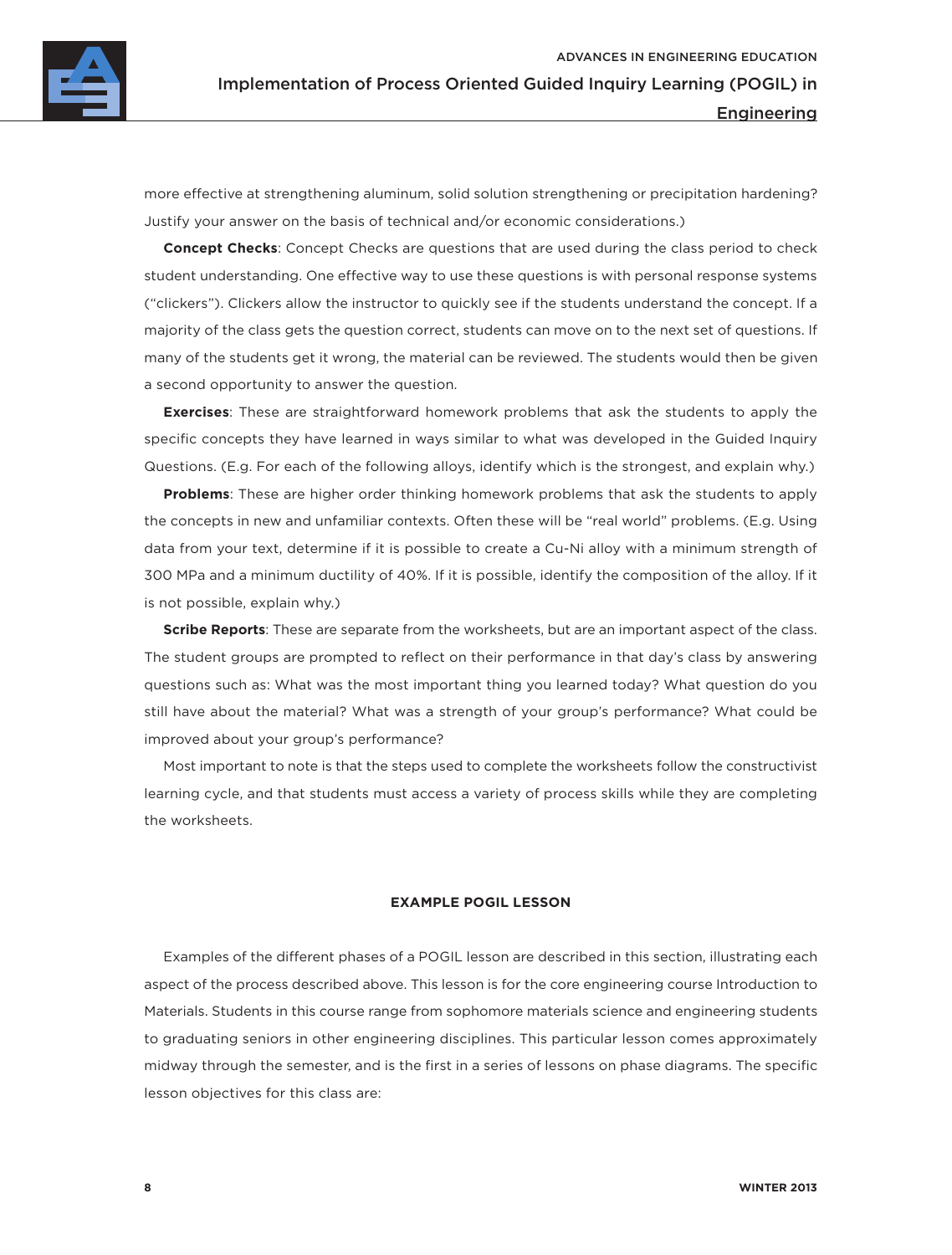

- Define the terms "phase" and "component".
- Given a mixture of substances, identify the phases and components present.
- Define solubility limit.

In a traditional (non-POGIL) lecture class, the first two lesson objectives are typically covered in a lecture format; the instructor provides the definitions and then gives a few examples. The approach taken in this POGIL class is essentially the opposite. The class begins with the instructor providing a model, as shown in the following video:

#### [http://download.mse.ufl.edu/douglas/initial\\_information.mov](http://download.mse.ufl.edu/douglas/initial_information.mov)

As can be seen in this video, there is no explanation given as to the phases or components in these mixtures. After seeing this model, the students answer the following series of questions, working together in groups as described above:

- 1. In the solution of sugar completely dissolved in water, what substances are present?
- 2. In the solution of sugar completely dissolved in water, what states of matter are present?
- 3. In the solution of sugar partially dissolved in water, what substances are present?
- 4. In the solution of sugar partially dissolved in water, what states of matter are present?
- 5. For a mixture, can you predict the number of states of matter present by knowing the number of substances present? Explain your answer.
- 6. In the mixture of water and oil, what substances and states of matter are present?
- 7. What is different about the mixture of water and oil compared to pure water or pure oil?
- 8. Is listing the substances and states of matter present sufficient to describe a mixture? Explain why or why not.

The purpose of these questions is to force the students into a state of disequilibrium in terms of their understanding of the term "state of matter". They must confront the dilemma that both the solution of sugar fully dissolved in water and the mixture of water and oil are one state of matter, liquid, and yet there is something fundamentally different about those two mixtures. The students are then given the following model:

- Sugar completely dissolved in water has two components and one phase. Sugar partially dissolved in water has two components and two phases. A mixture of oil and water has two components and two phases. Solid sugar has one component and one phase.
- Pure water has one component and one phase.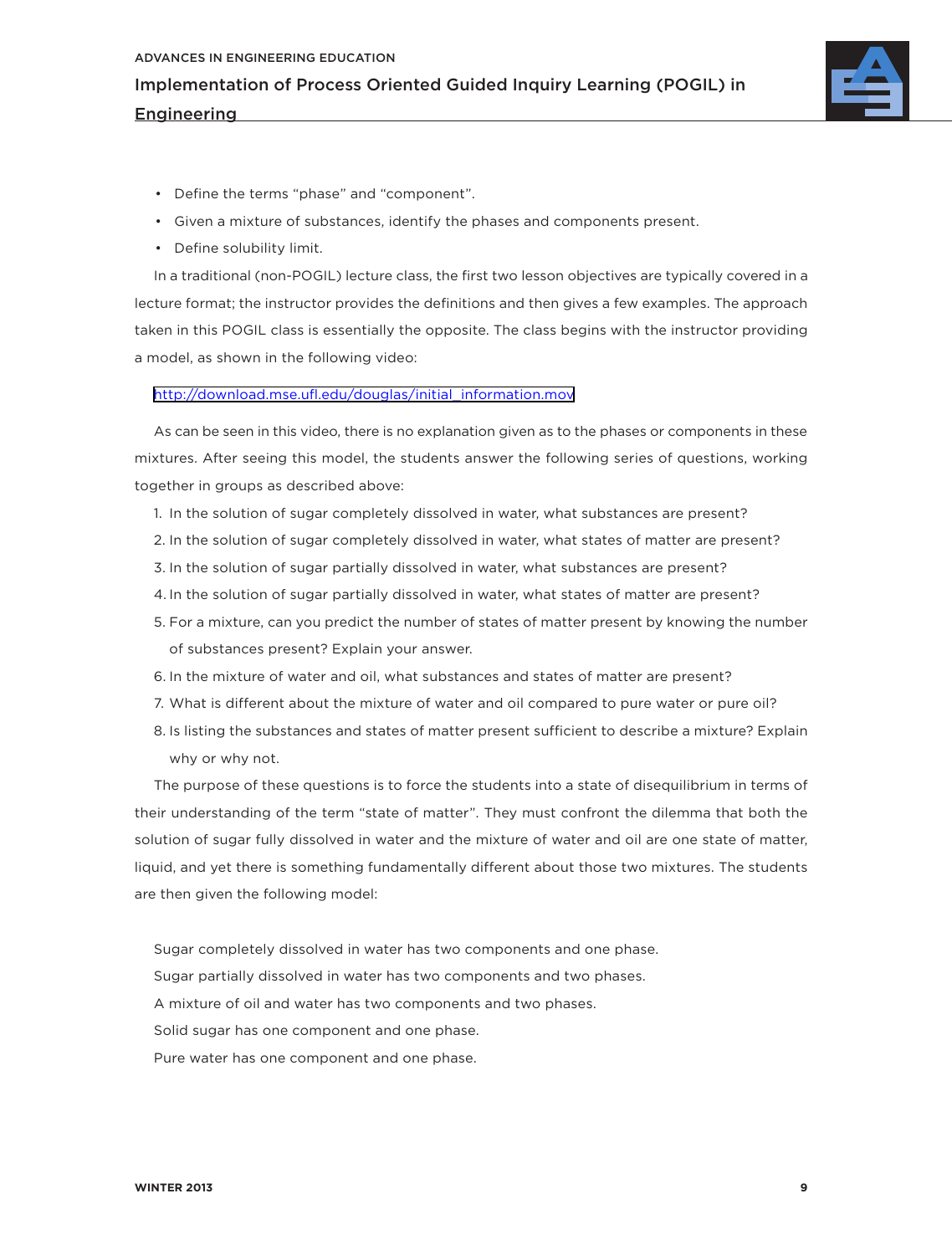Based on this model they then answer the following questions:

- 1. Based on the mixtures and the information provided above, provide a definition for the term "component".
- 2. Based on the mixtures and the information provided above, provide a definition for the term "phase".

The following video shows the students working together to answer the questions. Note the role of the instructor during this video:

#### [http://download.mse.ufl.edu/douglas/group\\_work.mov](http://download.mse.ufl.edu/douglas/group_work.mov)

In this part of the class the instructor is acting as a facilitator, and for the most part is simply observing the groups. In one instance he intercedes when he notices that the group's answer to question 2 is not consistent with the model. Note that he does not provide the answer, but just points out the inconsistency and then leaves the group to work out the answer.

It can also be desirable at times for the instructor to conduct a whole class activity, especially in large classes where it is not possible to monitor all the groups. This activity can take several forms: the instructor could give a "just-in-time" mini-lecture on the topic; several groups could be asked to give their answers to a question and explain their reasoning; or the Presenter for one group could go to the blackboard to show how they solved a problem. A discussion can also serve to clear up any misconceptions that remain. The next video shows a discussion of the definition for the term "phase". The definition developed by the students at this point is that the solution should appear uniform to be a single phase. A student then asks if you can transform the oversaturated solution from two phases to a single phase by mixing it so that the sugar particles are floating in the water, thus making the liquid appear uniform. In the video the students discuss additional criteria for when a liquid is one or two phases:

[http://download.mse.ufl.edu/douglas/class\\_discussion.mov](http://download.mse.ufl.edu/douglas/class_discussion.mov)

The goal here is not necessarily for the students to know the exact textbook definition. Rather, what is important is that students have an understanding of the concept of "phase", and can apply it to various situations. This understanding is then tested with "clicker" questions in which they are asked to identify the components and phases in various mixtures.

#### **ASSESSMENT RESULTS**

The effectiveness of POGIL at improving student outcomes (primarily measured through grades) has been reported previously (Farrell, Moog, and Spencer 1999; Hanson and Wolfskill 2000). Here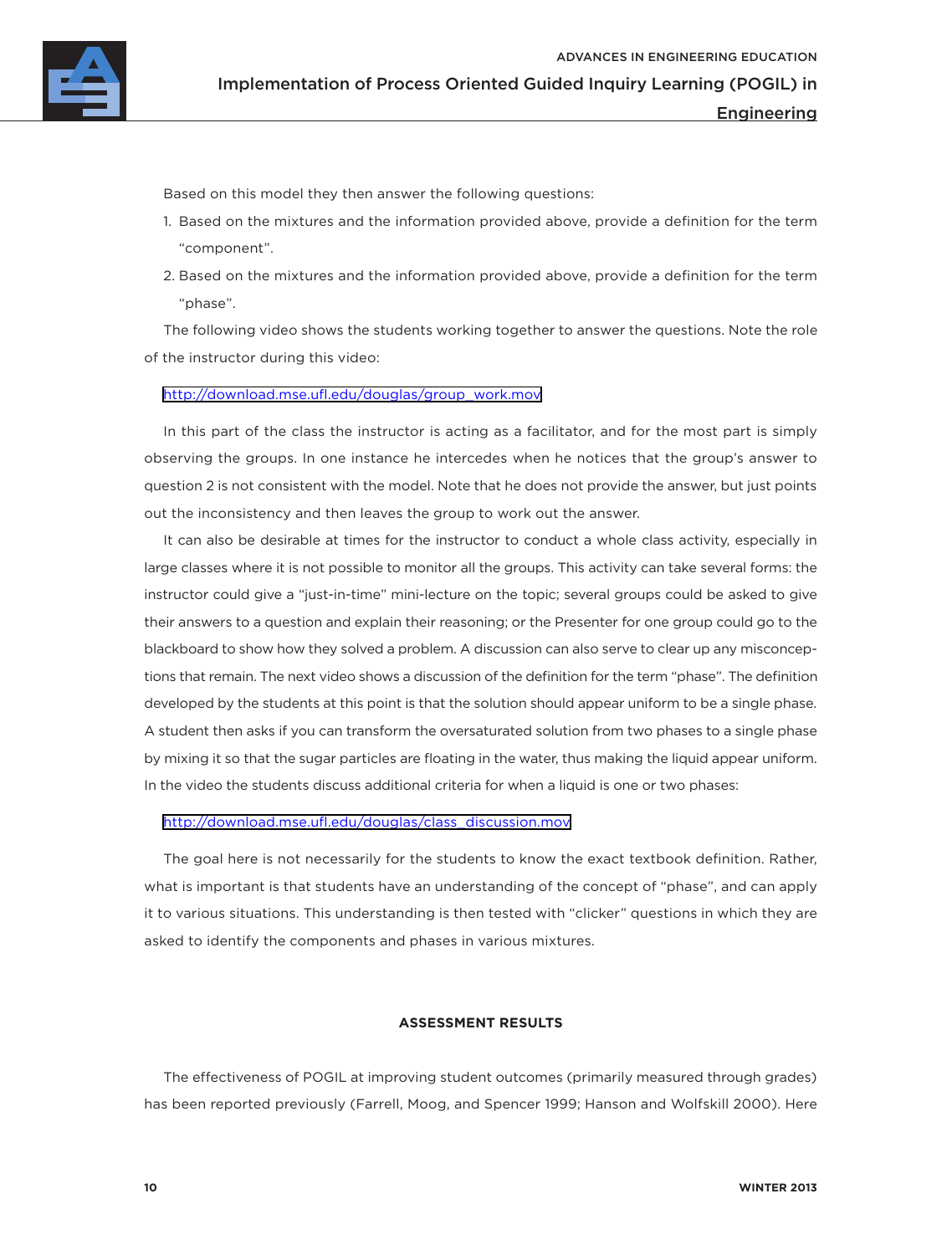

we focus on qualitative assessment to understand what elements of the class either helped or hindered student learning, with the goal of understanding how to improve implementation of the POGIL approach. Data was collected in three different semesters in which the first author taught the class using POGIL: fall 2008, spring 2010, and spring 2012. Data consisted of formal and informal interviews conducted by the second author, and excerpts from scribe reports. Formal interview questions included, "How does your group work together?"; "What do you think of the worksheets?"; and "How does this class compare to your other engineering classes?" Data was analyzed by grouping statements into themes reflective of how various aspects of the class affected student learning. Four broad themes emerged from the interviews.

The first theme identified was that students did recognize the benefits of working in groups, such as promoting critical thinking, learning cooperative skills, gaining different perspectives, and retaining content knowledge. The diversity of engineering majors in the same group provided opportunities for each student to contribute their own input, resulting in the group being able to solve the problems together. One student, Long (all names given are pseudonyms), described his group experience, "the group members kinda had diverse backgrounds, I mean some of us were chemical and other were more physics-based, so a lot of the questions we figured out ourselves." The students' understanding and learning were deepened and enhanced by group discussion. For example, Chris stated, "From our group session, well, they're interesting people and also, they can figure out stuff that I can't, so it is pretty helpful so I miss some stuff and then we can get together, figure it out." However, some students also reflected that group dynamics had an influence on the quality of group discussion. A good group rapport took time to establish. Once the students were more accustomed to getting into groups, they felt more comfortable working with others. Ultimately, the way the group operated was seen as a key to success in the class, as described in one scribe report: "With this style of class, the quality of the education you receive is directly related to the amount of effort your group puts forward. Without reflecting on your group's performance, it is incredibly easy to fall into a pattern or routine that creates 'blind spots' in your knowledge of the material. Because of the way this class builds upon its material from lesson to lesson, if your group does not catch potential weak spots or areas for improvement quickly, their negative effects will compound and require much more effort to correct in the future."

The second theme was that the use of worksheets increased students' levels of understanding of the content and their engagement. During group discussion, the students had to be actively involved in the problem solving process and interact with their group members rather than sitting and listening to lectures. One student, Sanjay, identified that the worksheets helped most in this guided inquiry class with the statement, "the questions on the worksheet were so, like common sense that they were like, 'Oh, why is he asking us this?' But it actually helped us better understand the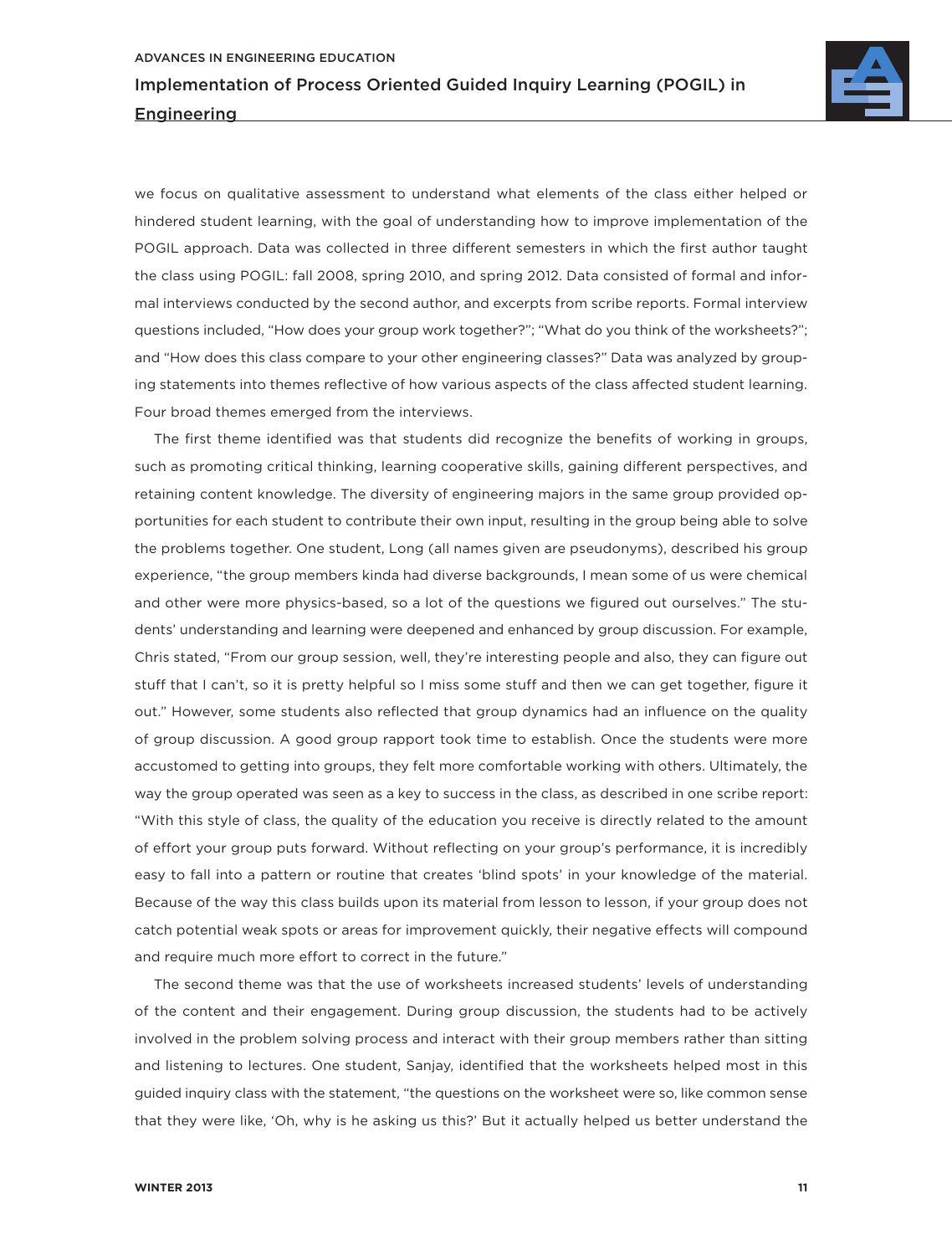

concepts that he was trying to explain." Some students acknowledged the benefits of the worksheet to engage them better in discussion. Lamar stated, "Since we had the worksheets to guide us, the worksheets helped us to keep focused working in group."

The third theme was that the use of guided inquiry in this setting had minimal benefit for some students due to their expectations for what constitutes an engineering class. Some students felt uncomfortable with not being told the answers to the worksheet questions and suggested that the instructor offer the answers to all the questions so they knew they were getting them correct. One student, David, shared his experience in guided inquiry learning, "Well sometimes yeah we do get to those questions where we can't find information or we don't know exactly what to put down so we talk about it for a little while and then we pretty much decide to wait till the professor stops, so we can make sure for right or wrong." Even though the instructor provided an active learning environment, students still expected to be fed knowledge by their instructor. Long expressed his concern in the interview, "I don't want the worksheet to completely take over and just feel like I'm – I'm never really getting taught by someone." A related issue is that some students did not seem to recognize the need to engage in critical thinking to answer the questions. However, other students seemed to recognize that they could use the worksheets to develop their own understanding of the material. One group's scribe report stated, "We are not so accepting of the answers to the questions as we would be if a lecturer was feeding us the material. As a result, everyone is more alert, and more ready to think through the problem before accepting the first answer and moving on." This quote particularly shows how the students in this group have developed critical thinking skills through the use of POGIL. The Concept Checks (clicker questions) were also seen as an effective way to gauge learning, with one student stating, "Sometimes you are not sure if you understood the concept, but if you get the right answer on the concept check, then you are sure you got it."

The final theme was the description of specific strategies that students developed to help them in the class. Some strategies identified by students and on Scribe Reports were: having the manager make sure everyone understood the answer before moving on; using a stopwatch to keep track of time in class so they finished the material for the day; and having the manager inform group members when they had to answer a Concept Check (clicker question). One group's scribe report described why they had decided to look at the worksheets before coming to class: "We all read over or skimmed the lesson about unit cells before we got to class. Although we might not have understood what was in the text before, we came in with some background knowledge that helped us when we were doing work. This allowed us to have more time to discuss our answers and explain things to each other better." Their goal was not to fully understand the material before coming to class, but to at least have thought about it so they were prepared for discussion with their group members.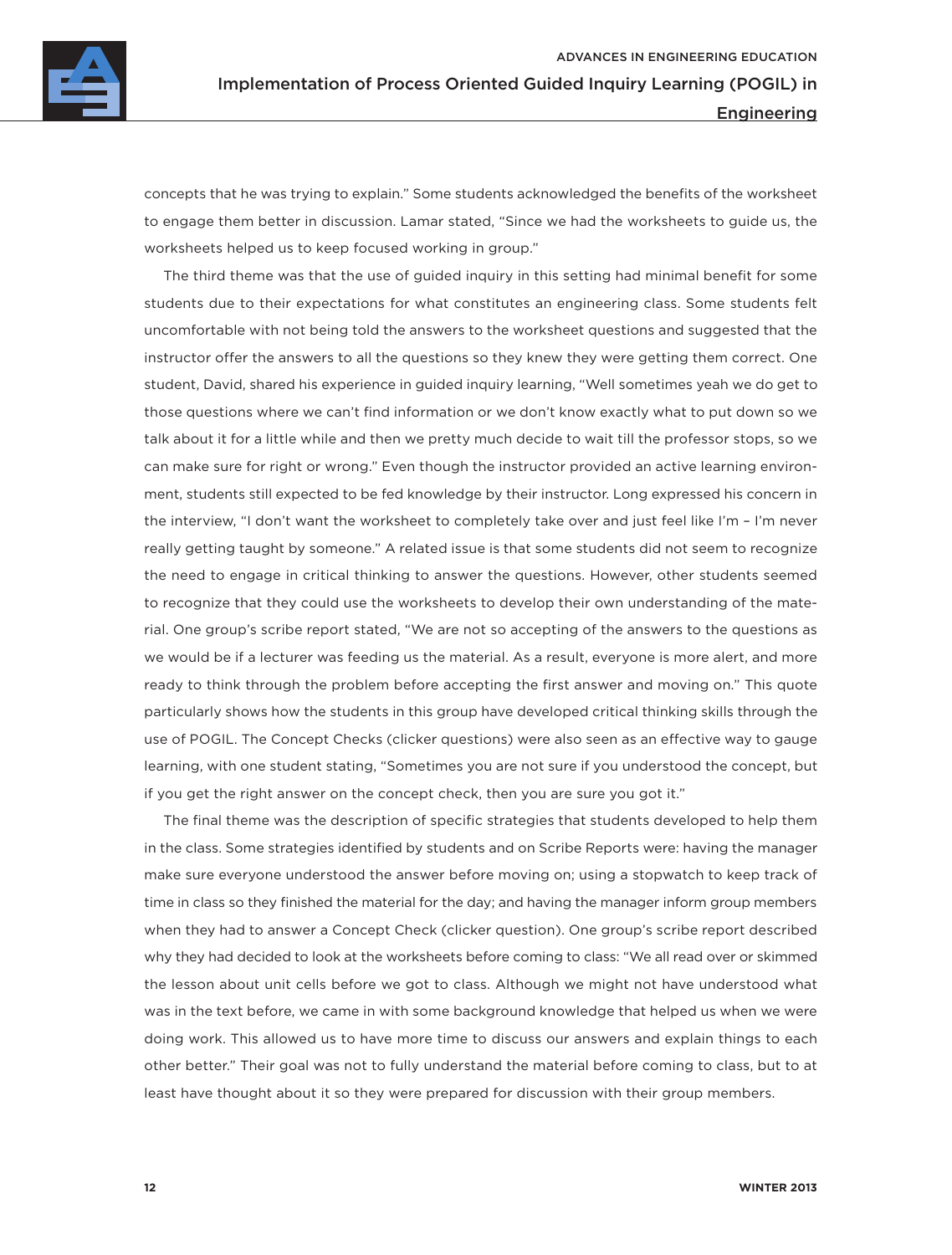

#### **CONCLUSIONS**

This paper describes implementation of process-oriented guided inquiry learning in an engineering classroom. The goal of this class is to reverse the pedagogical roles of the instructor and the student, making students responsible for constructing their own understanding of the material and leaving the instructor to serve as the facilitator of this learning. While this paper provides one specific approach to accomplishing this goal, there are various other active learning approaches that may also be appropriate depending on the specific context of the class.

The assessment results suggest that a number of factors must be considered when implementing POGIL. The traditional classroom that students experience throughout their education sets up certain expectations that the POGIL instructor must be careful to manage. The primary expectation that seems to be revealed from the assessment is that students expect to be "taught" by an expert. Thus, it is important that appropriate feedback is provided so that students have a sense that the instructor is a part of their learning. Giving rationales and starting a whole-class discussion about the implementation of POGIL will help them make sense of their own learning and increase their awareness of being an active learner. At the same time, however, the instructor must be careful to guide the students in ways that still lets them discover the concepts on their own and promote their accountability. Thus, there is a delicate balance that must be maintained in order to make POGIL effective. For instance, providing students opportunities for self-assessment of their learning in class through Concept Checks and Scribe Reports is a possible way to accomplish this.

Additional work is clearly needed to demonstrate how to best use POGIL within engineering, as well as to understand how learning occurs in the POGIL classroom. We are currently analyzing qualitative data in detail using contructivist grounded theory, which will provide an in-depth understanding of the processes students used. We expect the theory that develops will be useful for developing more detailed guidelines for the use of POGIL.

#### **ACKNOWLEDGEMENTS**

This work is supported by a grant from National Science Foundation (Grant # DUE-0633073). The viewpoints expressed in this paper are those of the authors and do not necessarily reflect the views of the National Science Foundation. Thanks are also expressed to the POGIL Project [\(http://](http://pogil.org/) [pogil.org/\)](http://pogil.org/) for providing support through workshops on implementing POGIL.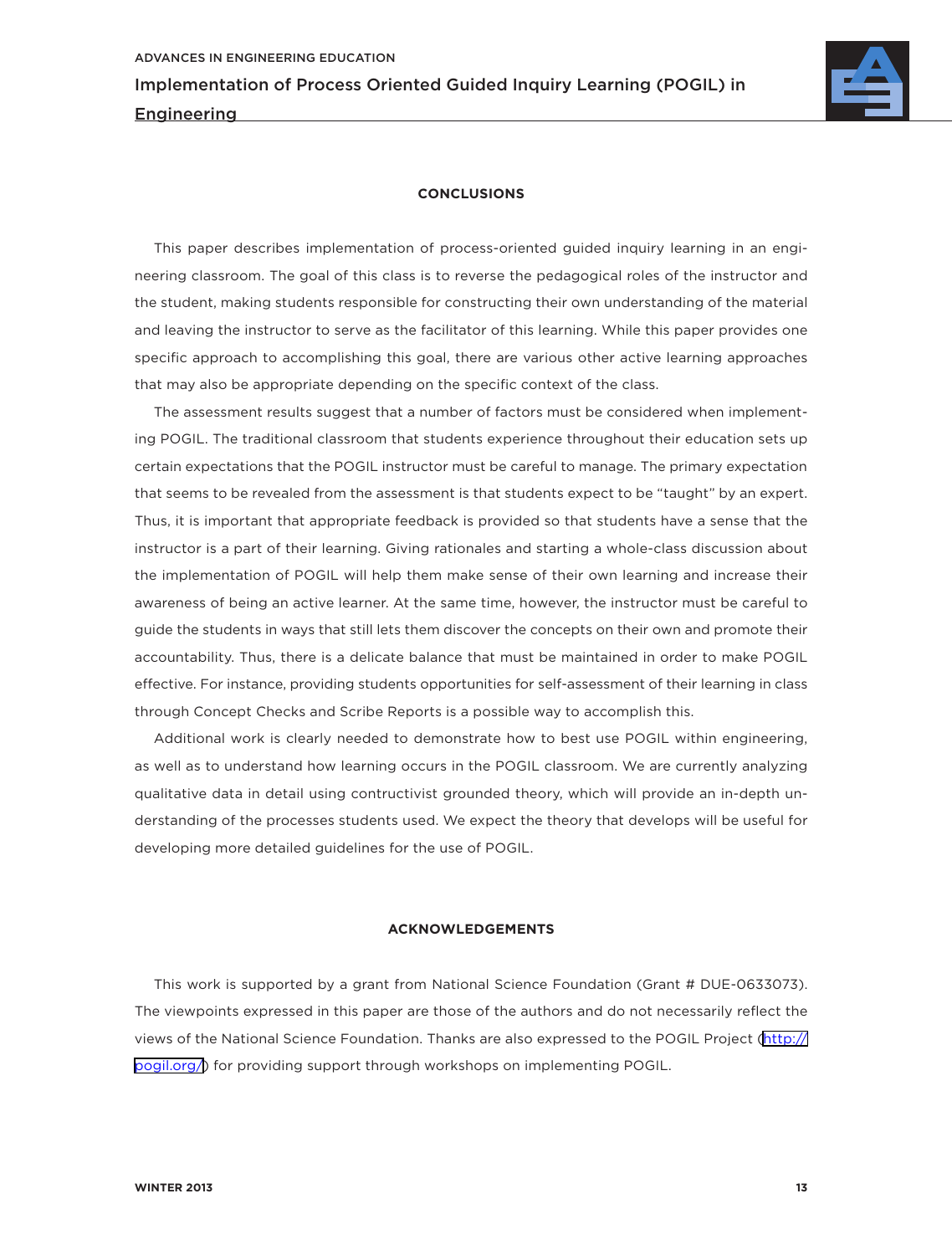

Engineering

#### **REFERENCES**

Abraham, Michael R., and John W. Renner. 1986. "The sequence of learning cycle activities in high school chemistry." *Journal of Research in Science Teaching* no. 23 (2):121-43.

Anderson, Lorin W., and David R. Krathwohl. 2000. *A taxonomy for learning, teaching, and assessing: A revision of Bloom's taxonomy of educational objectives*. Boston: Allyn and Bacon.

Bessey, Charles Edwin. 1889. *The essentials of botany*. New York: Henry Holt and Company.

Bloom, B. S., M. D. Engelhart, E. J. Furst, W. H. Hill, and D. R. Krathwohl. 1956. *Taxonomy of educational objectives: The classification of educational objectives. Handbook I: Cognitive domain*. New York: David McKay.

Deek, Fadi P., Howard Kimmel, and James A. McHugh. 1998. "Pedagogical changes in the delivery of the first-course in computer science: Problem solving, then programming." *Journal of Engineering Education* no. 87:313-320.

Demetry, Chrysanthe, and James E. Groccia. 1997. "A comparative assessment of students' experiences in two instructional formats of an introductory materials science course." *Journal of Engineering Education* no. 86:203-210.

Denayer, I., Thaels, K., Vander Sloten, J., & Gobin, R. (2003). Teaching a structured approach to the design process for undergraduate engineering students by problem-based education. *European Journal of Engineering Education*, *28*(2), 203–214.

Dewey, John. 1910. *How we think*. Boston: D.C. Heath and Company.

Douglas, E. P. 2014. Introduction to materials science and engineering: A guided inquiry. Upper Saddle River, NJ: Pearson Higher Education.

Farrell, J. J., R. S. Moog, and J. N. Spencer. 1999. "A guided inquiry general chemistry course." *Journal of Chemical Education* no. 76 (4):570-574.

Felder, Richard M. 1995. "A longitudinal study of engineering student performance and retention. IV. Instructional methods." *Journal of Engineering Education* no. 84:361-367.

Felder, Richard M., Gary N. Felder, and E. Jacquelin Dietz. 1998. "A longitudinal study of engineering student performance and retention. V. Comparisons with traditionally-taught students." *Journal of Engineering Education* no. 87:469-480.

Gerber, Brian L., Anne M. L. Cavallo, and Edmund A. Marek. 2001. "Relationships among informal learning environments, teaching procedures and scientific reasoning ability." *International Journal of Science Education* no. 23 (5):535-49.

Hall, Donald A., and Donald W. McCurdy. 1990. "A comparison of a biological sciences curriculum study (BSCS) laboratory and a traditional laboratory on student achievement at two private liberal arts colleges." *Journal of Research in Science Teaching* no. 27 (7):625-36.

Haller, Cynthia R., Victoria J. Gallagher, Tracey L. Weldon, and Richard M. Felder. 2000. "Dynamics of peer education in cooperative learning workgroups." *Journal of Engineering Education* no. 89:285-293.

Hanson, D., and T. Wolfskill. 2000. "Process workshops - A new model for instruction." *Journal of Chemical Education* no. 77 (1):120-130.

Harmon, Thomas C., Gelnn A. Burks, Jonathan J. Giron, Wilson Wong, Greg K. W. K. Chung, and Eva L. Baker. 2002. "An interactive database supporting virtual fieldwork in an environmental engineering design project." *Journal of Engineering Education* no. 91:167-176.

Johnson, Margaret A., and Anton E. Lawson. 1998. "What are the relative effects of reasoning ability and prior knowledge on biology achievement in expository and inquiry classes?" *Journal of Research in Science Teaching* no. 35 (1):89-103.

Jonassen, David H. 1996. *Computers as mindtools for schools, engaging critical thinking, 2nd edition*. Upper Saddle River, NJ: Prentice-Hall.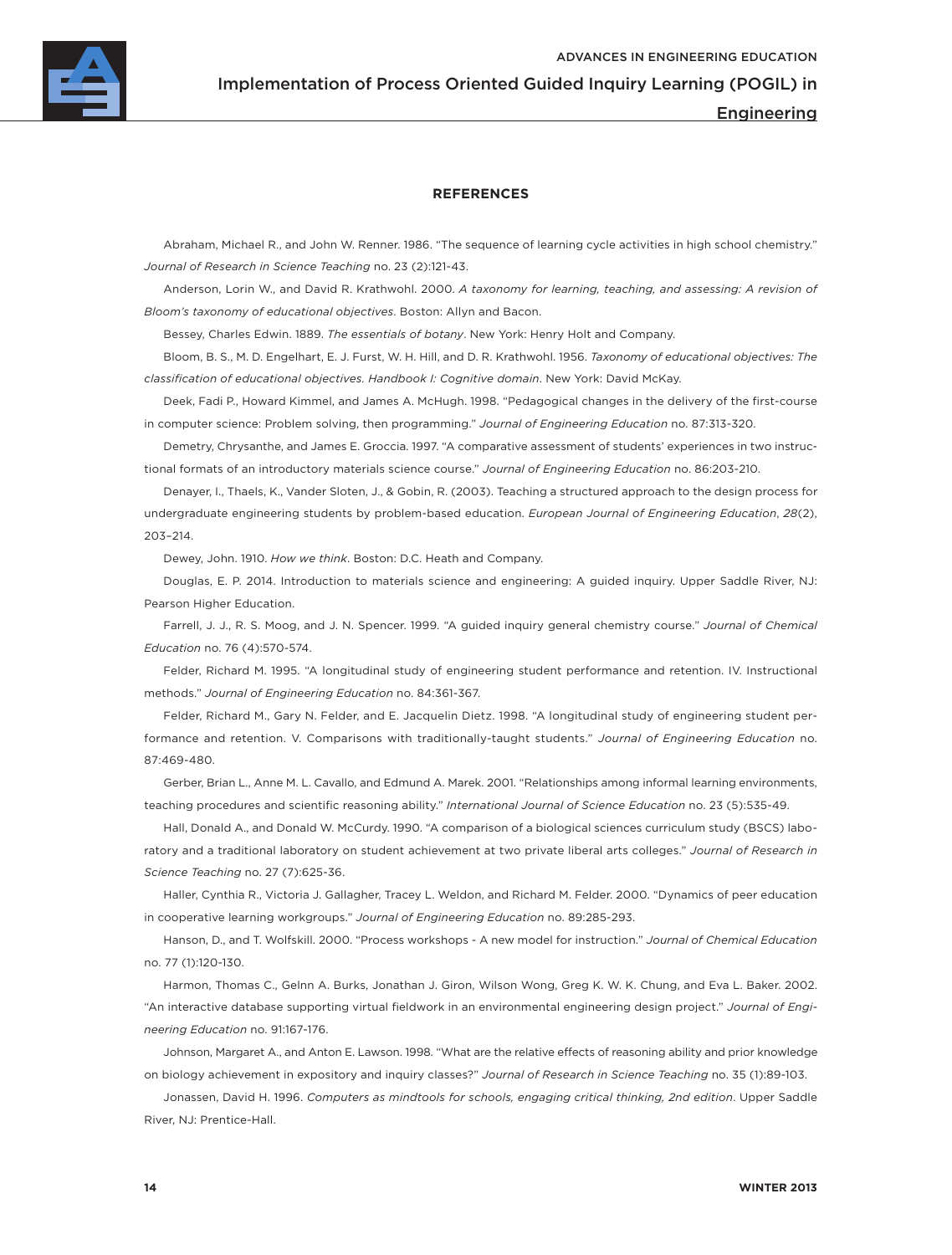#### advances in engineering Education

Implementation of Process Oriented Guided Inquiry Learning (POGIL) in **Engineering** 



Lawson, Anton E. 1995. *Science teaching and the development of thinking*. Belmont, CA: Wadsworth Publishing Company.

Linn, Marcia C., and Herbert D. Thier. 1975. "The effect of experiential science on development of logical thinking in children." *Journal of Research in Science Teaching* no. 12 (1):49-62.

Maskell, Doug. 1999. "Student-based assessment in a multi-disciplinary problem-based learning environment." *Journal of Engineering Education* no. 88:237-241.

Moog, Richard S., and John J. Farrell. 2002. *Chemistry, a guided inquiry, 2nd edition*. New York: John Wiley & Sons.

Moog, Richard S., James N. Spencer, and John J. Farrell. 2004. *Physical chemistry: A guided inquiry. Atoms, molecules, and spectroscopy*. Boston: Houghton Mifflin Company.

Mourtos, N. J., Okamoto, N. D., & Rhee, J. (2004). Open-ended problem-solving skills in thermal fluids engineering. *Global Journal of Engineering Education*, *8*, 189–200.

NAE (2005). *Educating the engineer of 2020*. Washington, DC: The National Academies Press.

Polanco, Rodrigo, Patricia Calderon, and Franciso Delgado. 2001. Effects of a problem-based learning program on engineering students' academic achievements, skills development and attitudes in a Mexican university. Mexico.

Prince, M. J., and R. M. Felder. 2006. "Inductive teaching and learning methods: Definitions, comparisons, and research bases." *Journal of Engineering Education* no. 95 (2):123-138.

Purser, Roger K., and John W. Renner. 1983. "Results of two tenth-grade biology teaching procedures." *Science Education* no. 67 (1):85-98.

Renner, John W. 1985. "The importance of the form of student acquisition of data in physics learning cycles." *Journal of Research in Science Teaching* no. 22 (4):303-25.

Renner, John W., and William C. Paske. 1977. "Comparing two forms of instruction in college physics." *American Journal of Physics* no. 45 (9):851-859.

Simon, H. A. (1981). *The sciences of the artificial* (Second Ed.). Cambridge, MA: MIT Press.

Spencer, J. N. 1999. "New directions in teaching chemistry: A philosophical and pedagogical basis." *Journal of Chemical Education* no. 76 (4):566-569.

Spencer, James N., Richard S. Moog, and John J. Farrell. 2004. *Physical chemistry: A guided inquiry. Thermodynamics*. Boston: Houghton Mifflin Company.

Straumanis, Andrei. 2004. *Organic chemistry: A guided inquiry*. Boston: Houghton Mifflin Company.

Svinicki, Marilla D. 2004. *Learning and motivation in the postsecondary classroom*. Bolton, MA: Anker Publishing Company, Inc.

Terenzini, Patrick T., Alberto F. Cabrera, Carol L. Colbeck, John M. Parente, and Stefani A. Bjorklund. 2001. "Collaborative learning vs. lecture/discussion: Students' reported learning gains." *Journal of Engineering Education* no. 90:123-130.

Wankat, Phillip C. 2002. *The effective, efficient professor*. Boston: Allyn and Bacon.

Winkelman, P. (2009). Perceptions of mathematics in engineering. *European Journal of Engineering Education*, *34*(4), 305–316.

Woods, Donald R., Andrew N. Hrymak, Robert R. Marshall, Philip E. Wood, Cameron M. Crowe, Terrence W. Hoffman, Joseph D. Wright, Paul A. Taylor, Kimberly A. Woodhouse, and C. G. Kyle Bouchard. 1997. "Developing problem solving skills: The McMaster problem solving approach." *Journal of Engineering Education* no. 86:75-91.